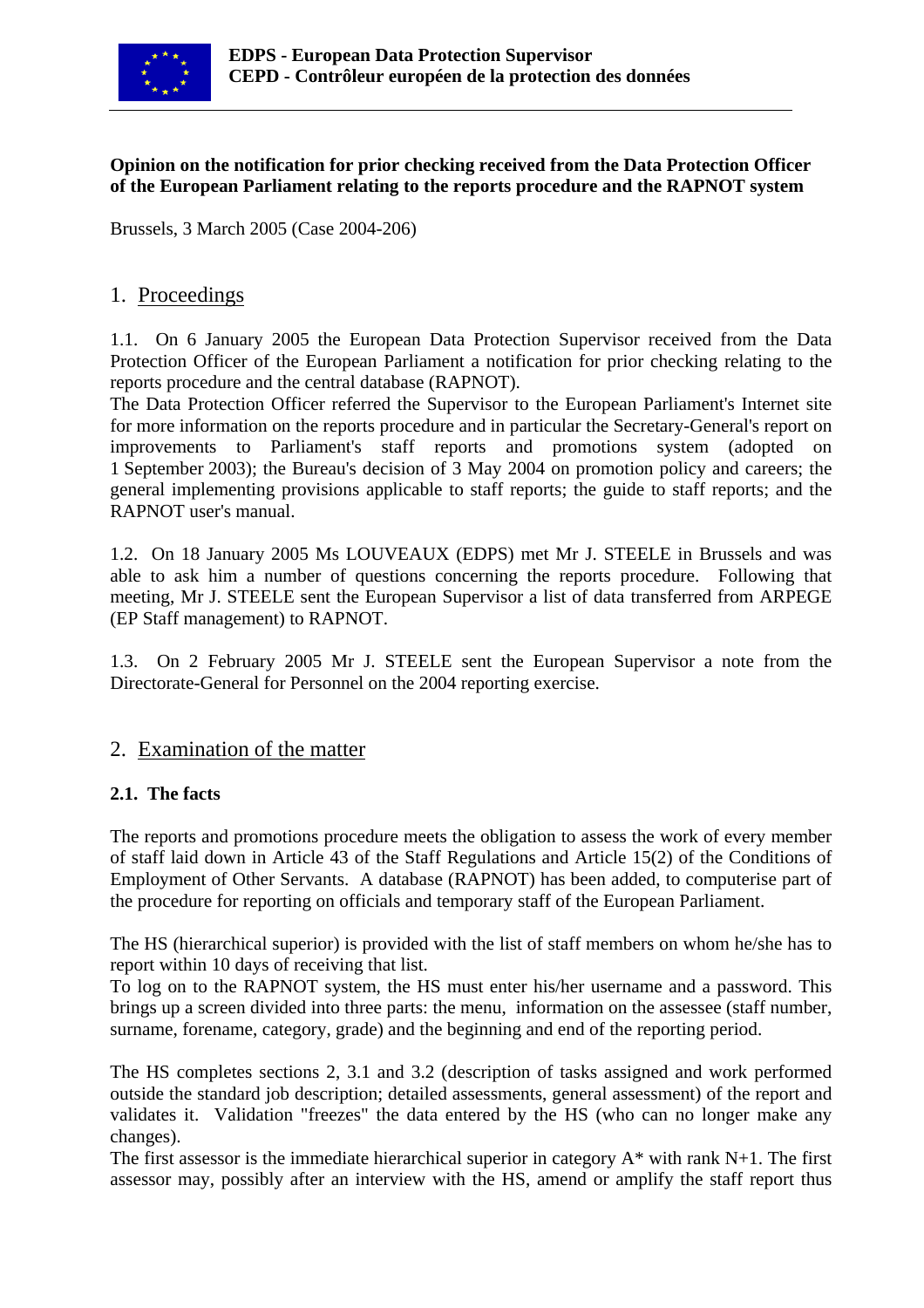prepared by the HS. He/she may not, however, amend the contents of the heading "General assessment by the immediate hierarchical superior".

The assessee may then complete sections 4 and 5 of the report (assessment by the staff member and change requested) and section 3 of the Annex to the report (professional training and professional experience prior to joining the European Parliament).

The first assessor holds an interview with the assessee. Following the interview, the first assessor completes sections 2 to 5 of the report and sections 2 and 3 of the Annex to the report (language knowledge, professional training). The data are fed into the central database (RAPNOT). Validation of the data "freezes" them as far as the first assessor is concerned (he/she can no longer make any changes). Validation is equivalent to manual signature.

For the General Secretariat, the final assessor is the Director-General or a Director designated by him or her or, in administrative units not taking the form of a Directorate-General, the most senior member of staff of the administrative unit. For political groups, the final assessor is the Secretary-General of the group.

The final assessor has 10 working days in which to endorse or modify the report. If he or she modifies it, he or she must discuss the matter with the first assessor and with the staff member After any such discussions have taken place, the data are entered in the central file by the final assessor's correspondent. Validation of the data generates a signal to the Personnel Division and "freezes" the staff report.

The Personnel Division prints out the report and forwards it to the Director-General concerned, who has it signed by the various hierarchical superiors specified in the report, the first assessor and the final assessor. The report, once dated and signed, is forwarded to the assessee in return for a signed acknowledgement of receipt. The assessee has 10 working days within which to return the report signed, together with any comments. This period is extended in the event of duly justified absence.

If the assessee makes comments, the final assessor must reply to them. The final assessor's correspondent enters the reference "comments by the assessee" in the computer file. The final assessor's reply is sent by e-mail or in paper form to the assessee and the original of the report is sent to the Personnel Division. Where the assessee disagrees with the final assessor's reply, he/she may refer the matter to the Reports Committee in a signed letter.

Within one month of the referral, the Reports Committee delivers a reasoned opinion on the report submitted to it. The committee's proceedings are held in secret. The committee's opinion is sent to the Secretary-General. It is also sent to the assessee and to the final assessor. The committee secretariat updates the central file (RAPNOT) with details of the date of receipt of the referral, and the number and date of the opinion delivered.

The Secretary-General adopts the final staff report within eight working days. He must give grounds for his decision if he departs from the Reports Committee's opinion. He informs the assessee, the assessors, the Reports Committee and the Director-General of Personnel in writing of his decision. His secretariat updates the central database (RAPNOT), entering the date of the decision and indicating whether the report was confirmed or amended.

The supervisor (Secretary-General/Director-General/political group Secretary-General) can view all the reports for the relevant Directorate(s)-General/group. Up until the moment it is printed, the supervisor for each DG (or his/her correspondent) can access the report so that the assessors may make amendments to it.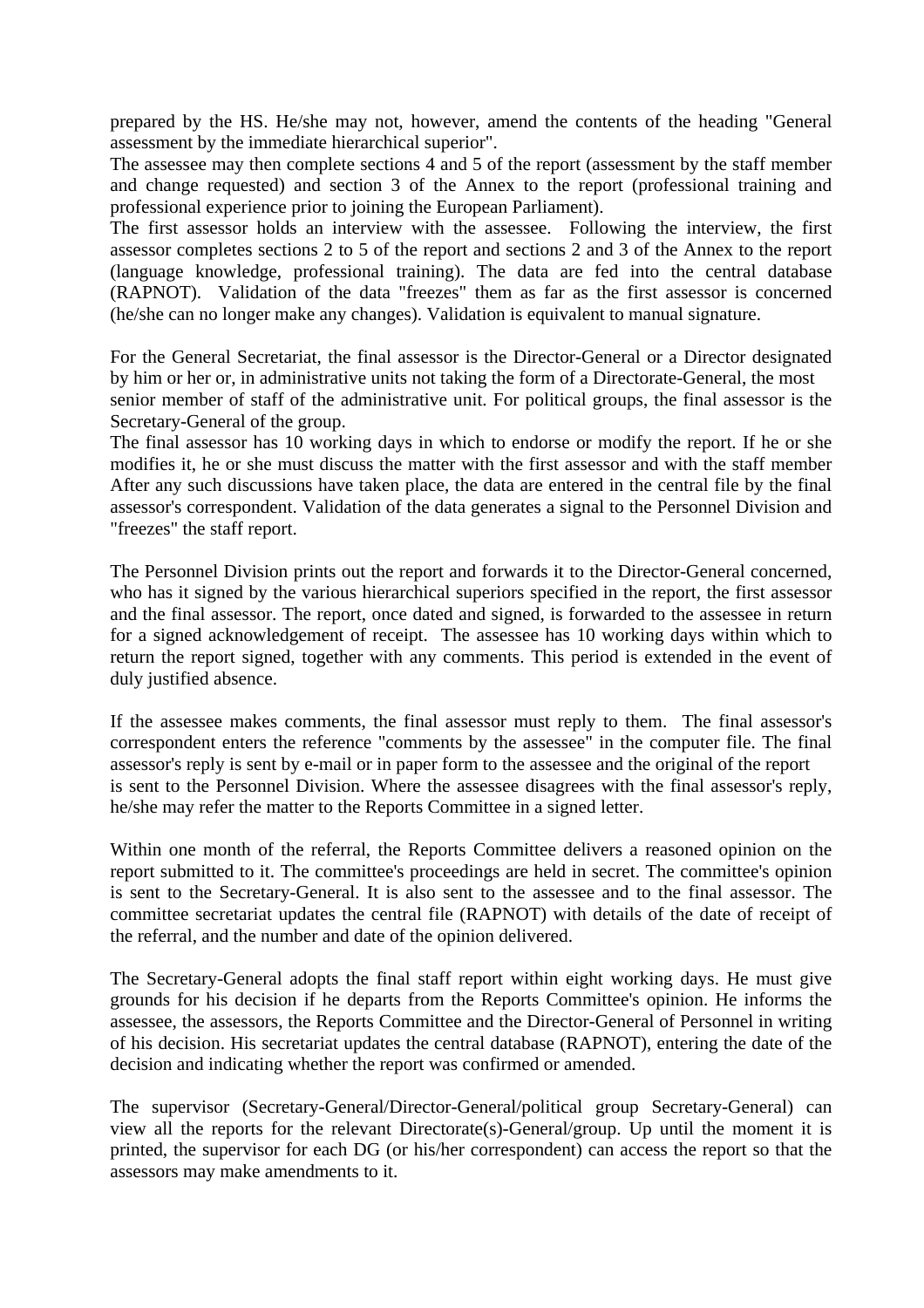Some data are transferred from ARPEGE to RAPNOT. These are administrative data such as name, nationality, date of birth, administrative address, administrative position, grade, seniority, date of taking up duties and country of employment. ARPEGE is a personnel management system and the data are purely administrative.

The security measures applicable to processing operations are the general measures applied at the European Parliament. In addition, the RAPNOT system is protected by restricted access and the use of a password.

### **2.2. Legal aspects**

### **2.2.1. Prior checking**

Article 27 of Regulation (EC) 45/20001 states that processing operations presenting specific risks to the rights and freedoms of data subjects are to be subject to prior checking by the European Data Protection Supervisor. Article 27(2) sets out a list of processing operations likely to present such risks. One such type of operation, referred to in Article 27(2)(b), is "*processing operations intended to evaluate personal aspects relating to the data subject, including his or her ability, efficiency and conduct*".

Clearly the reports procedure is processing of personal data intended to evaluate personal aspects relating to the data subjects, such as their competence, their performance or their conduct and, as such, is subject to prior checking by the European Supervisor. Furthermore, the RAPNOT system is the medium for exchange of information during the reports procedure and, as such, must also be regarded as data processing for the purposes of personal evaluation. However, the RAPNOT system is not a substitute for evaluation by the assessors and no automatic decision is taken on the basis of the data fed into it.

The Supervisor has duly noted the changes made to the 2004 reports procedure, as set out in the note from the Directorate-General for Personnel forwarded by Mr STEELE on 2 February 2004. However, since he has not had sight of all the amendments, this opinion relates solely to the system as notified to the Supervisor. Any substantial amendments to the system which is the subject of this opinion should be notified to the European Parliament's DPO, who will inform the European Supervisor if appropriate. The European Supervisor received the notification for prior checking on 6 January 2005. This opinion must be delivered within two months of the date of receipt of that notification, i.e. by 6 March 2005.

### **2.2.2. Legal basis for and lawfulness of processing**

The legal basis for the data processing in question may be found in Article 43 of the Staff Regulations (under Article 15 of the Conditions of Employment of Other Servants, Article 43 applies by analogy to temporary staff). Article 43 states that "*the ability, efficiency and conduct in the service of each official shall be the subject of a periodical report made at least once every two years as provided for by each institution in accordance with Article 110*". General implementing provisions on staff reports were adopted on 8 March 1999 in accordance with Article 110 of the Staff Regulations. The legal basis is sufficiently clear and raises no particular questions.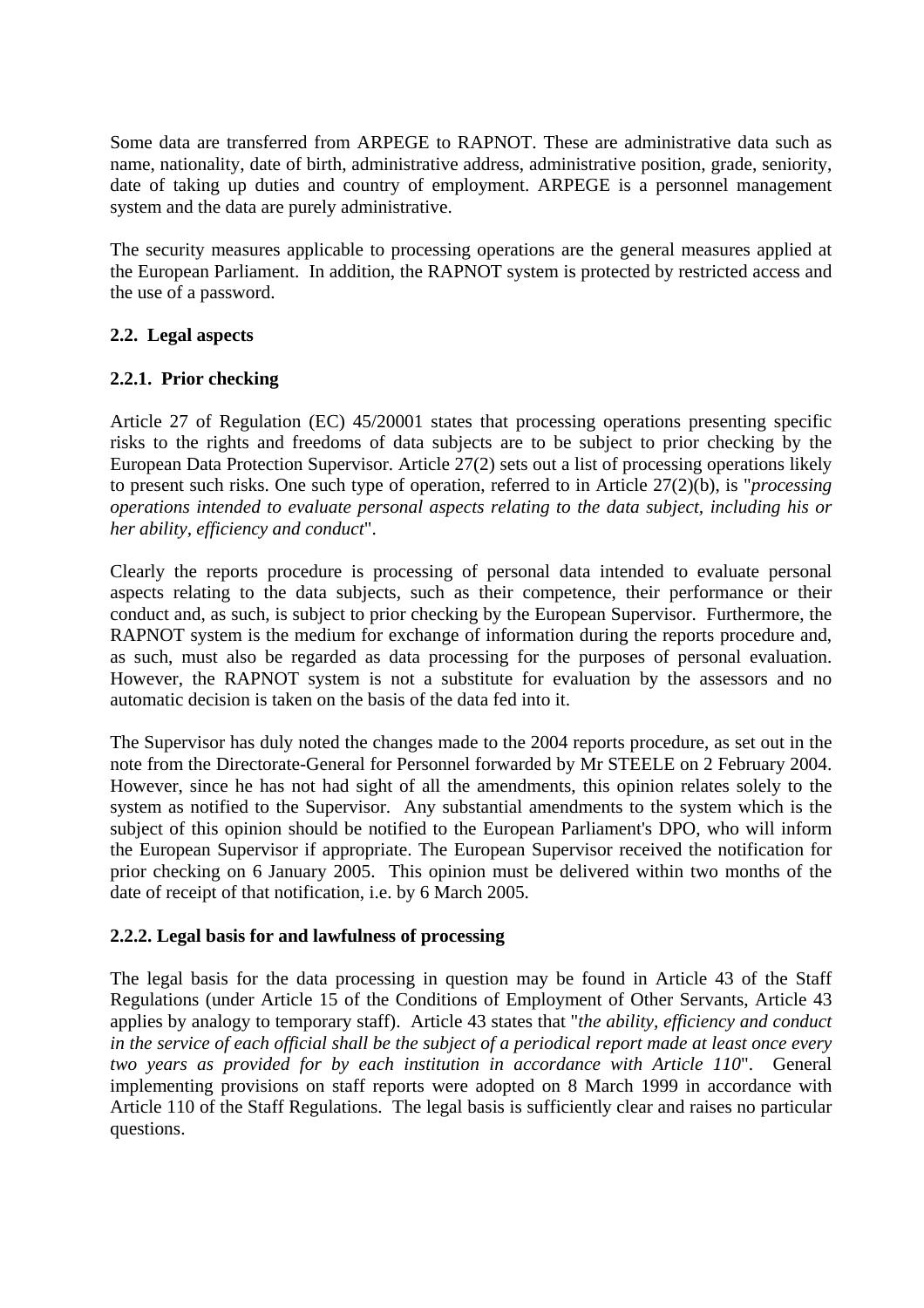Analysis of the legal basis and analysis of the lawfulness of the processing go together. Article 5, point (a), of Regulation (EC) 45/2001 stipulates that "*processing is necessary for the performance of a task carried out in the public interest on the basis of the Treaties establishing the European Communities... or in the legitimate exercise of official authority vested in the Community institution*".

Reports procedures involving the collection and processing of personal data concerning members of staff are part of the legitimate exercise of the official authority vested in the institution. The legal basis provided by the Staff Regulations confirms that the processing is lawful.

### **2.2.3. Collection of data and change of purpose**

The processing analysed does not involve any general change in the intended purpose of the staff databases and is not incompatible with that purpose. Staff assessment is an activity which is part of the general duties of any personnel department. Accordingly, Article 6, point 1, of Regulation (EC) 45/2001 does not apply in this instance and there is no breach of Article 4(1)(b) of the Regulation.

### **2.2.4. Transfer of data**

Processing must also be examined in the light of Article 7, point 1, of Regulation (EC) 45/2001, since the data circulate among a number of different people at the European Parliament. Personal data may be transferred between institutions or *within them* only if they "are necessary for the legitimate performance of tasks covered by the competence of the recipient". In this instance, transfer of data to the various assessors, the Personnel Division, the Secretary-General and, possibly, the Reports Committee, is consistent with the legitimate performance of the tasks of the various parties. In addition, Article 7, point. 3 of the Regulation stipulates that the recipient must process the personal data only for the purposes for which they were transmitted. Explicit guarantees must be obtained that anyone receiving and processing data as part of an assessment may not use them for any other purpose.

### **2.2.5. Use of identifying numbers**

Article 10(6) of the Regulation states that "*the European Data Protection Supervisor shall determine the conditions under which a personal number or other identifier of general application may be processed by a Community institution or body.*".

Reports mention the personal number of the assessee. Since the number is used to identify the person and keep track of the file, no particular issues seem to arise. The Supervisor considers that the number may be used in the context of staff reports.

### **2.2.6. Information to be supplied to data subjects**

The Regulation states that a data subject must be informed of the processing of data relating to himself/herself and lists a range of compulsory items of information which must be provided. In this instance, some data are collected directly from the data subject and some from other people. Articles 11 and 12 of the Regulation apply.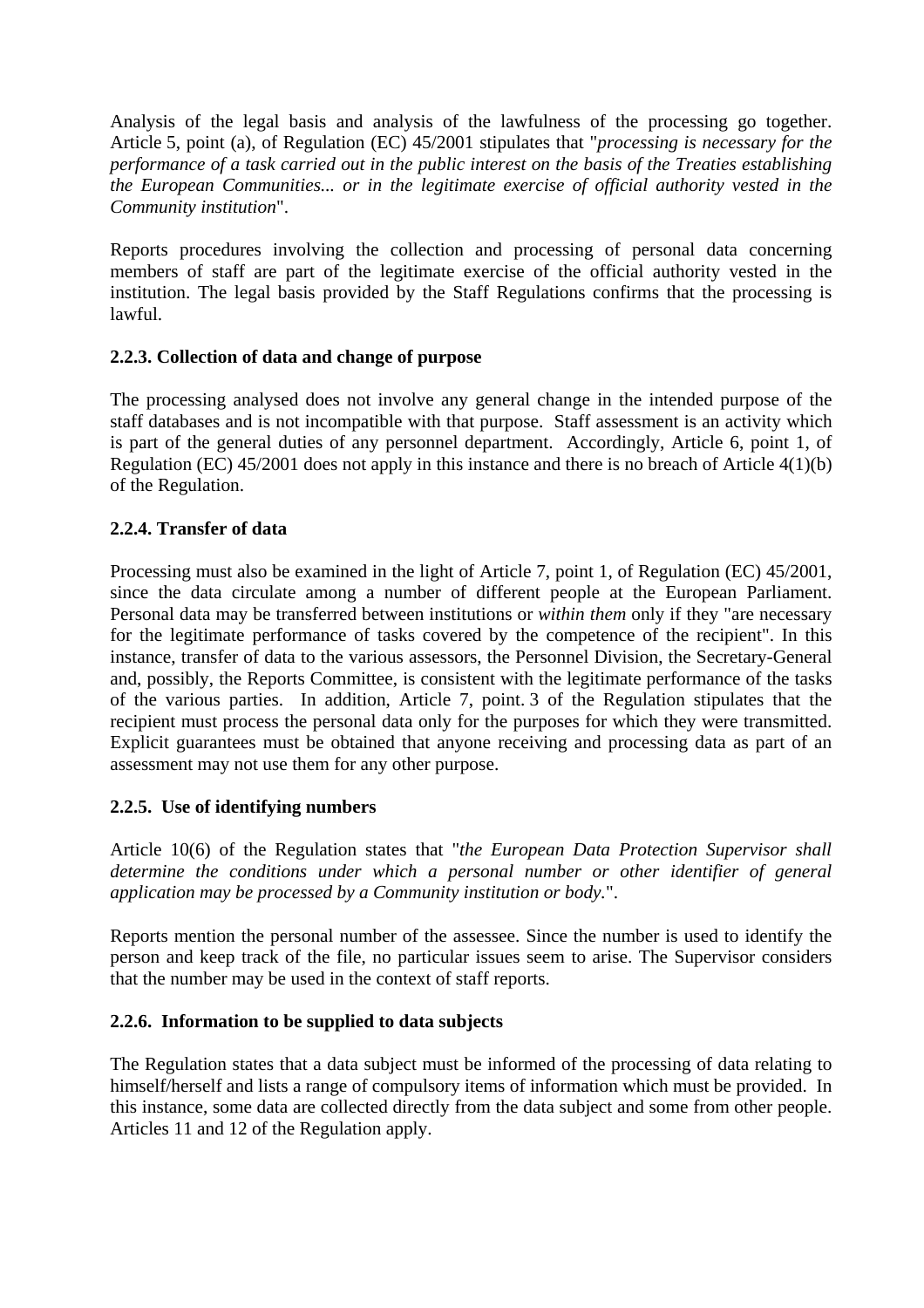Information for a data subject on the existence of data collection comes from various sources. Article 43 of the Staff Regulations, the legal basis for processing, presupposes the collection and recording of data. The European Parliament's intranet contains over 140 pages of information on the reports procedure or the RAPNOT system. And the general implementing provisions for staff reports and the guide to staff reports of 2000 explicitly list the sections to be completed. That information covers at least those compulsory items provided for in Articles 11 and 12.

## **2.2.7. Right of access**

Under Article 13 of Regulation (EC) 45/2001, the data subject has the right to obtain from the controller, at any time and without constraint, communication in an intelligible form of the data undergoing processing. In addition, Article 43 of the Staff Regulations states, on the subject of staff reports, that: "The report shall be communicated to the official. He shall be entitled to make any comment thereon which he considers relevant.".

The right of the data subject to see the information contained in his/her report is ensured several times in the course of the assessment procedure (in particular when the assessee completes sections 4 and 5, at the assessment interview, when the report is printed and sent to the assessee). The European Data Protection Supervisor has no comments to make on this point.

### **2.2.8. Storage of data**

The Regulation states that data may not be kept in a form which permits identification of the data subject for any longer than is necessary for the intended purpose (Article  $4(1)(e)$ ). On the basis of the information received, there is no precise rule as to the period during which data processed under the reports procedure may be kept. The description of RAPNOT simply states that the data are printed out at the end of the procedure and filed in the personal file.

The DPO's notification for prior checking states that Article 10 of Annex IX to the Staff Regulations may be deemed to justify storage of data in that it stipulates that the severity of the disciplinary penalties imposed must be commensurate with the seriousness of the misconduct. To determine the seriousness of misconduct and decide upon the disciplinary penalty to be imposed, account is taken in particular of: (i) the conduct of the official throughout the course of his career. However, that seems a less than convincing argument. Since the results of a staff report are placed in the official's personal file, there is no obvious need to store it in the reporting system. The data must not therefore be kept in the reporting system for any longer than is necessary for the reports procedure. Rules must be drawn up on the subject.

The European Supervisor calls therefore for rules on the storage of data to be adopted in accordance with the principles laid down in Regulation (EC) 45/2001 and for clear information on the subject to be made available to users of the system.

#### **2.2.9. Security measures**

The security measures applicable to the RAPNOT system are those which apply within the European Parliament. In addition, a username and specific password are required to log on to the RAPNOT system. Access is restricted, depending on the role of the individual concerned. The RAPNOT system also guarantees the integrity of data, for data validated cannot subsequently be amended by the person who entered them.